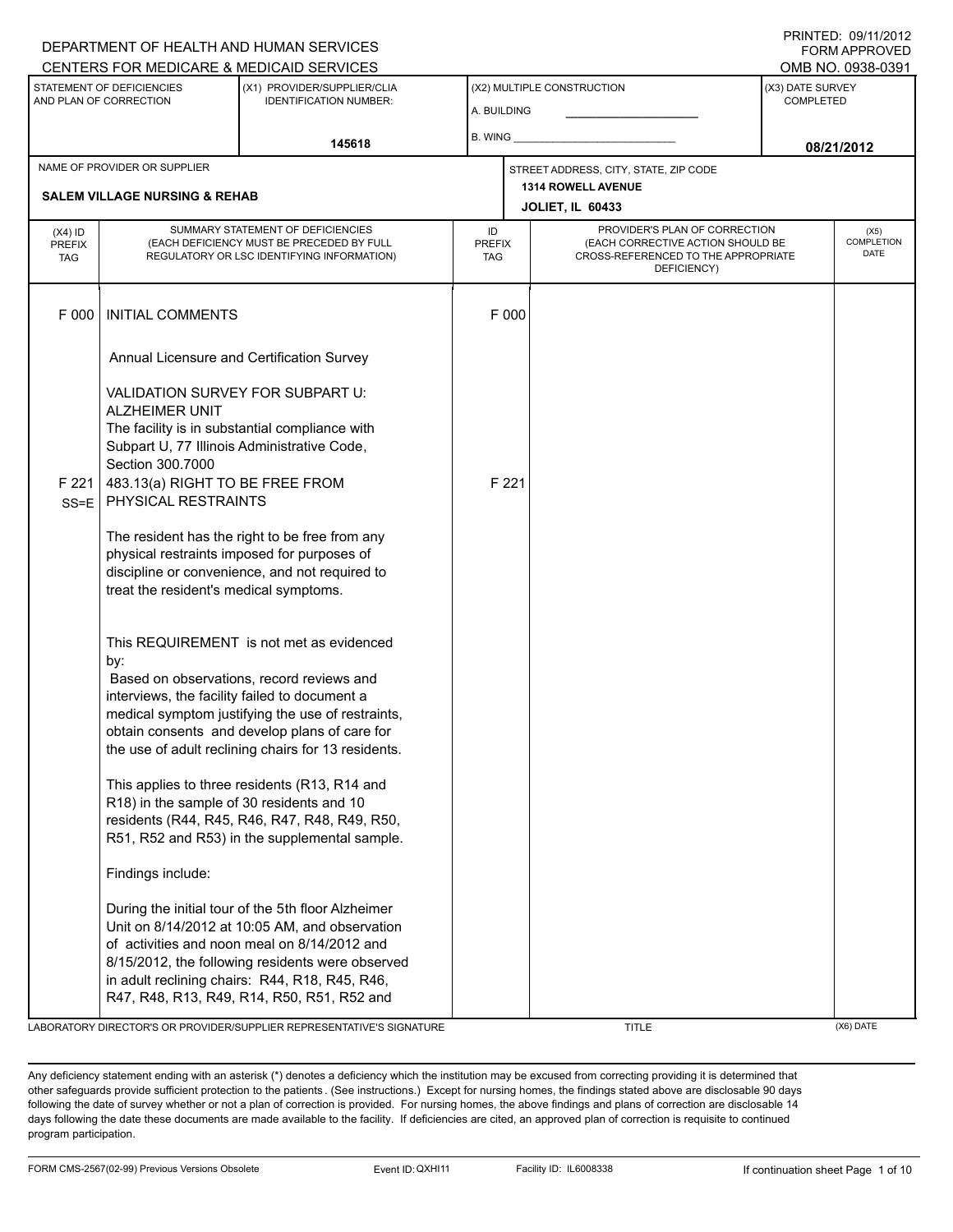#### A. BUILDING (X1) PROVIDER/SUPPLIER/CLIA IDENTIFICATION NUMBER: STATEMENT OF DEFICIENCIES AND PLAN OF CORRECTION (X3) DATE SURVEY COMPLETED FORM APPROVED (X2) MULTIPLE CONSTRUCTION B. WING CENTERS FOR MEDICARE & MEDICAID SERVICES **And CENTERS FOR MEDICAL ACCESS** OMB NO. 0938-0391 **145618 08/21/2012 JOLIET, IL 60433** NAME OF PROVIDER OR SUPPLIER STREET ADDRESS, CITY, STATE, ZIP CODE **SALEM VILLAGE NURSING & REHAB 1314 ROWELL AVENUE** PROVIDER'S PLAN OF CORRECTION (EACH CORRECTIVE ACTION SHOULD BE CROSS-REFERENCED TO THE APPROPRIATE DEFICIENCY) (X5) **COMPLETION** DATE ID PREFIX TAG  $(X4)$  ID PREFIX TAG SUMMARY STATEMENT OF DEFICIENCIES (EACH DEFICIENCY MUST BE PRECEDED BY FULL REGULATORY OR LSC IDENTIFYING INFORMATION) F 221 Continued From page 1 F 221 R53. During initial tour on 8/14/2012, the unit manager (E21) was asked the medical reasons for the use of the adult recliners for the above residents. E21 identified the majority of the residents in the adult recliners were at risk for falls and are in a " falls prevention group. " E21 said these residents are in the chair to keep them in the day room for close observation and prevent them from falling while alone in their rooms. E21 stated assessments were not completed before implementing the use of the adult recliners. During the Daily Status Meeting on 8/16/12 at 10:50am, E1 (administrator) and E12 (unit manager) stated assessments or care plans had not been completed prior to the implementation of the adult recliners. F 226 SS=E 483.13(c) DEVELOP/IMPLMENT ABUSE/NEGLECT, ETC POLICIES The facility must develop and implement written policies and procedures that prohibit mistreatment, neglect, and abuse of residents and misappropriation of resident property. This REQUIREMENT is not met as evidenced by: F 226 Based on record review and interview the facility failed to develop and implement the abuse/neglect prohibition policy and procedure for screening and reporting instances of possible abuse/neglect . This is for four residents (R2, R11, R20 and R23) in the sample of 30 residents; and eight residents

FORM CMS-2567(02-99) Previous Versions Obsolete Event ID:QXHI11 Facility ID: IL6008338 If continuation sheet Page 2 of 10

DEPARTMENT OF HEALTH AND HUMAN SERVICES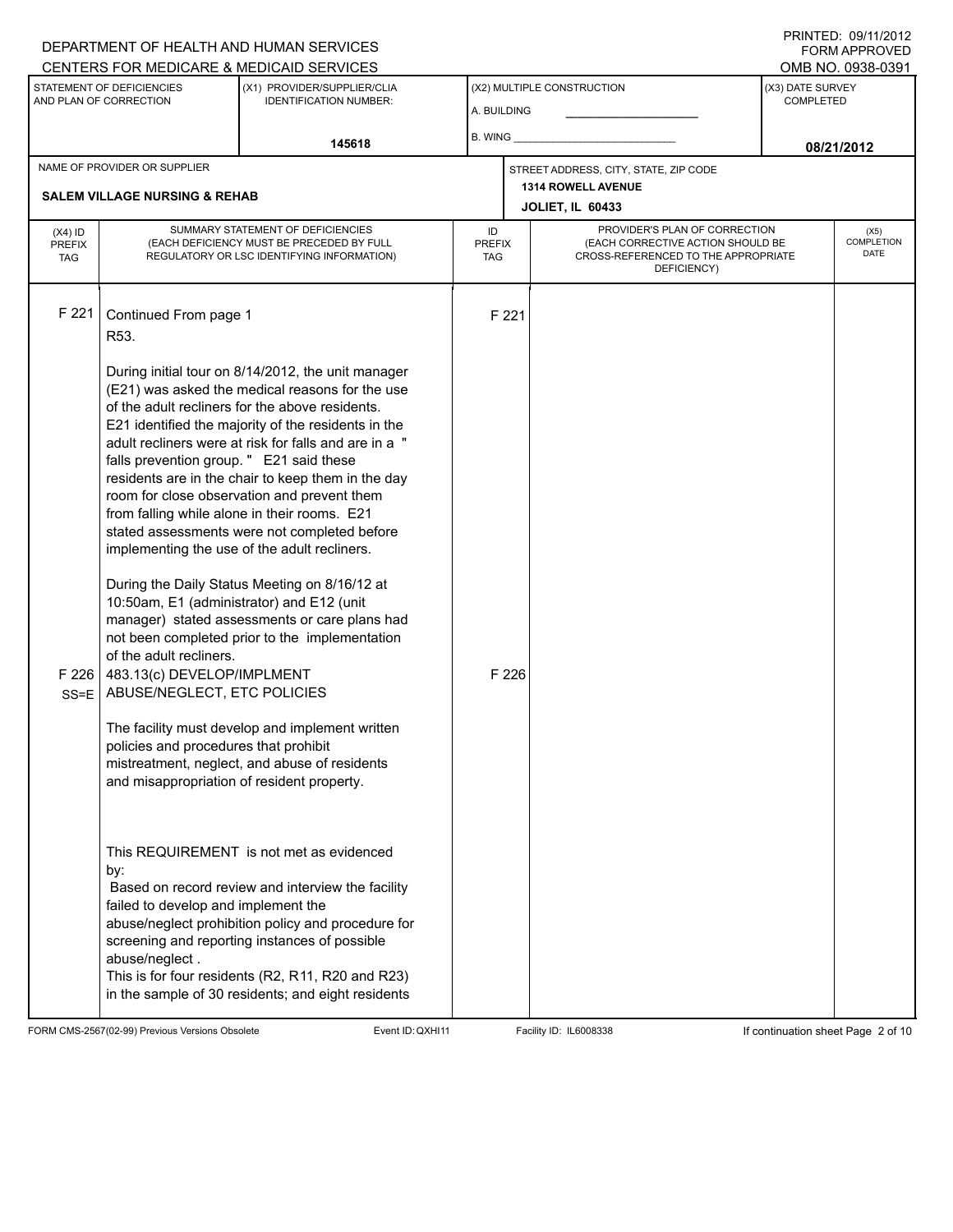#### A. BUILDING (X1) PROVIDER/SUPPLIER/CLIA IDENTIFICATION NUMBER: STATEMENT OF DEFICIENCIES AND PLAN OF CORRECTION (X3) DATE SURVEY COMPLETED FORM APPROVED (X2) MULTIPLE CONSTRUCTION B. WING DEPARTMENT OF HEALTH AND HUMAN SERVICES CENTERS FOR MEDICARE & MEDICAID SERVICES **And CENTERS FOR MEDICAL ACCESS** OMB NO. 0938-0391 **145618 08/21/2012 JOLIET, IL 60433** NAME OF PROVIDER OR SUPPLIER STREET ADDRESS, CITY, STATE, ZIP CODE **SALEM VILLAGE NURSING & REHAB 1314 ROWELL AVENUE** PROVIDER'S PLAN OF CORRECTION (EACH CORRECTIVE ACTION SHOULD BE CROSS-REFERENCED TO THE APPROPRIATE DEFICIENCY) (X5) **COMPLETION** DATE ID PREFIX TAG  $(X4)$  ID PREFIX TAG SUMMARY STATEMENT OF DEFICIENCIES (EACH DEFICIENCY MUST BE PRECEDED BY FULL REGULATORY OR LSC IDENTIFYING INFORMATION) F 226 Continued From page 2 F 226 (R36 through R43) from the supplemental sample. Findings include: The facility abuse prohibition policy procedure, not dated, Section VII External Reporting of Potential Abuse noted: ' Initial Reporting of Allegations. If, during the course of an incident investigation, the administrator or designee has determined that there is reasonable cause to suspect mistreatment has occurred, the resident's representative and the Department of Public Health office shall be called. ' This policy and procedure do not include reporting all allegations of abuse and mistreatment immediately and not after the allegation was substantiated. On 8/16/12 at 3:45 pm the survey team discussed the concern with the facility administration. Observation of R2 on 8/14/12 at 11:45am observed him to be lying in bed, alert and able to answer simple questions, oriented to name only. R2 was observed to have several quarter size blood stains on his pillow case. When asked how that occurred, R2 cursed at surveyor. E8 (R2's nurse's aide) entered the room and stated that R2 is known for calling staff derogatory names including racial slurs and for being combative and resistive to care. E8 stated she had not cared for R2 yet this morning other than feeding him because R2 did not want E8 to touch him. These behaviors exhibited by R2 makes him a high risk for potential abuse/neglect by staff or other residents. E8 stated at 11:45am that she has been on duty since 6:30am and has not provided personal care or repositioned R2 because he would not allow

FORM CMS-2567(02-99) Previous Versions Obsolete Event ID:QXHI11 Facility ID: IL6008338 If continuation sheet Page 3 of 10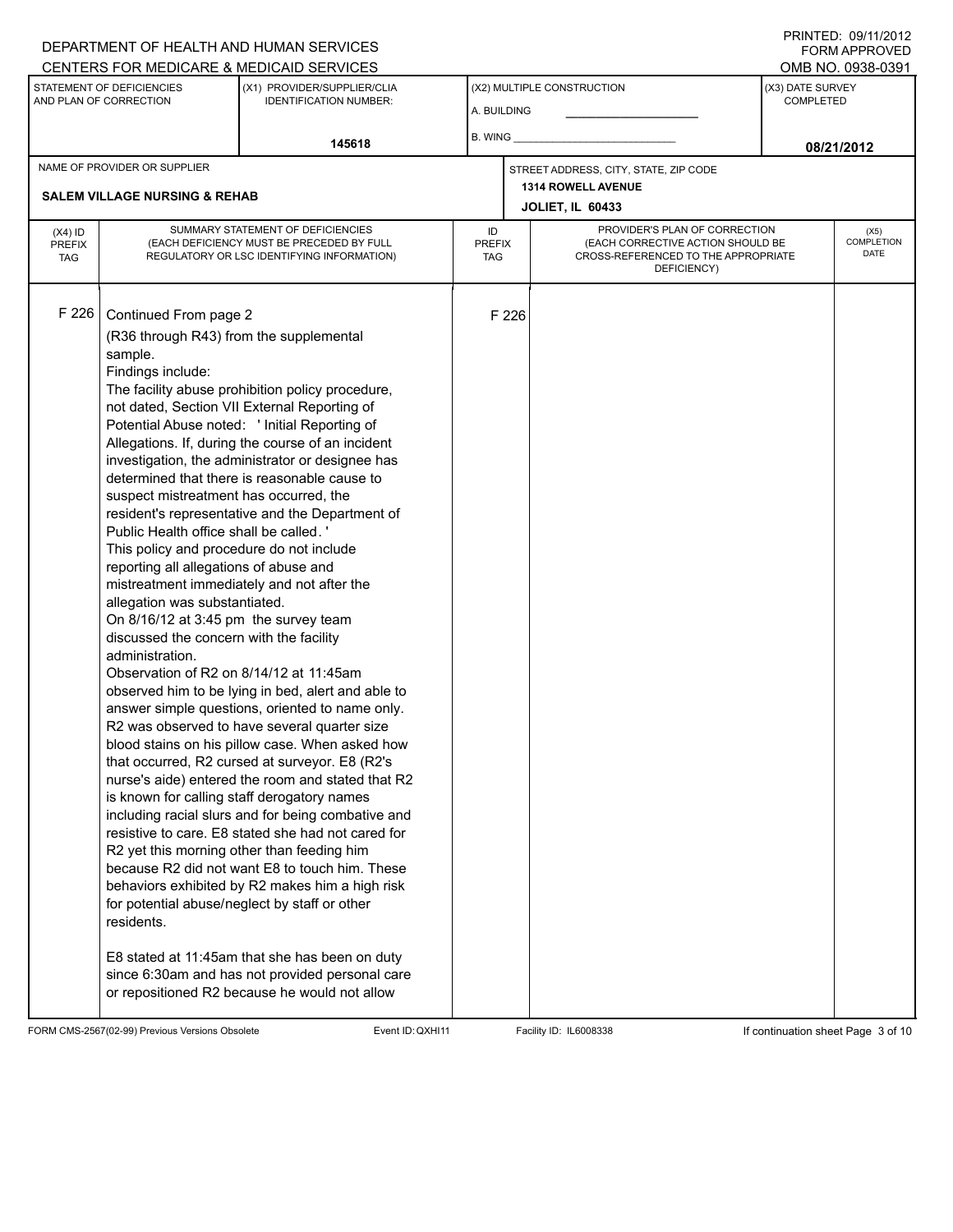## DEPARTMENT OF HEALTH AND HUMAN SERVICES CENTERS FOR MEDICARE & MEDICAID SERVICES

PRINTED: 09/11/2012 FORM APPROVED

|                                                     |                                                                                      | CENTERS FOR MEDICARE & MEDICAID SERVICES                                                                                                                                                                                                                                                                                                                                                                                                                                                                                                                                                                                                                                                                                                                                                                                                                                                                                                                                                                                                                   |                                           |                             |                                                                                                                          |                                      | OMB NO. 0938-0391 |
|-----------------------------------------------------|--------------------------------------------------------------------------------------|------------------------------------------------------------------------------------------------------------------------------------------------------------------------------------------------------------------------------------------------------------------------------------------------------------------------------------------------------------------------------------------------------------------------------------------------------------------------------------------------------------------------------------------------------------------------------------------------------------------------------------------------------------------------------------------------------------------------------------------------------------------------------------------------------------------------------------------------------------------------------------------------------------------------------------------------------------------------------------------------------------------------------------------------------------|-------------------------------------------|-----------------------------|--------------------------------------------------------------------------------------------------------------------------|--------------------------------------|-------------------|
| STATEMENT OF DEFICIENCIES<br>AND PLAN OF CORRECTION |                                                                                      | (X1) PROVIDER/SUPPLIER/CLIA<br><b>IDENTIFICATION NUMBER:</b>                                                                                                                                                                                                                                                                                                                                                                                                                                                                                                                                                                                                                                                                                                                                                                                                                                                                                                                                                                                               | (X2) MULTIPLE CONSTRUCTION<br>A. BUILDING |                             |                                                                                                                          | (X3) DATE SURVEY<br><b>COMPLETED</b> |                   |
|                                                     |                                                                                      | 145618                                                                                                                                                                                                                                                                                                                                                                                                                                                                                                                                                                                                                                                                                                                                                                                                                                                                                                                                                                                                                                                     | B. WING                                   |                             |                                                                                                                          | 08/21/2012                           |                   |
|                                                     | NAME OF PROVIDER OR SUPPLIER                                                         |                                                                                                                                                                                                                                                                                                                                                                                                                                                                                                                                                                                                                                                                                                                                                                                                                                                                                                                                                                                                                                                            |                                           |                             | STREET ADDRESS, CITY, STATE, ZIP CODE                                                                                    |                                      |                   |
|                                                     | <b>SALEM VILLAGE NURSING &amp; REHAB</b>                                             |                                                                                                                                                                                                                                                                                                                                                                                                                                                                                                                                                                                                                                                                                                                                                                                                                                                                                                                                                                                                                                                            | 1314 ROWELL AVENUE                        |                             |                                                                                                                          |                                      |                   |
|                                                     |                                                                                      |                                                                                                                                                                                                                                                                                                                                                                                                                                                                                                                                                                                                                                                                                                                                                                                                                                                                                                                                                                                                                                                            |                                           |                             | <b>JOLIET, IL 60433</b>                                                                                                  |                                      |                   |
| $(X4)$ ID<br><b>PREFIX</b><br><b>TAG</b>            |                                                                                      | SUMMARY STATEMENT OF DEFICIENCIES<br>(EACH DEFICIENCY MUST BE PRECEDED BY FULL<br>REGULATORY OR LSC IDENTIFYING INFORMATION)                                                                                                                                                                                                                                                                                                                                                                                                                                                                                                                                                                                                                                                                                                                                                                                                                                                                                                                               |                                           | <b>PREFIX</b><br><b>TAG</b> | PROVIDER'S PLAN OF CORRECTION<br>(EACH CORRECTIVE ACTION SHOULD BE<br>CROSS-REFERENCED TO THE APPROPRIATE<br>DEFICIENCY) |                                      |                   |
| F 226                                               | Continued From page 3                                                                |                                                                                                                                                                                                                                                                                                                                                                                                                                                                                                                                                                                                                                                                                                                                                                                                                                                                                                                                                                                                                                                            |                                           | F 226                       |                                                                                                                          |                                      |                   |
|                                                     | her to. E8 stated she had not told any other staff<br>about this situation.          |                                                                                                                                                                                                                                                                                                                                                                                                                                                                                                                                                                                                                                                                                                                                                                                                                                                                                                                                                                                                                                                            |                                           |                             |                                                                                                                          |                                      |                   |
|                                                     | Medical record review shows R2 is totally<br>to the IDPH.<br>accused of hitting her. | dependent on staff for all activities of daily living.<br>This was confirmed by E8 on 8/14/12 at 11:45.<br>E1 confirmed on 8/15/12 at 10:00am this incident<br>of unknown origin with R2 had not been reported<br>2. R11 was observed on all days of the survey to<br>be wandering in and out of other resident rooms<br>on the Alzheimer's unit. R19 stated on 8/15/12 at<br>12:20pm that he does not like R11 to wander in<br>and out of his room because he's afraid of being<br>E20 (nurse) stated 8/16/12 at 2:00pm she (E20)<br>has had complaints from other residents about<br>R11 wandering in and out of resident rooms (on<br>the Alzheimer's unit). E20 stated that is R11's<br>behavior and that she shops (picking up other<br>resident belongings and walking away with them).<br>E5 (social service director) was asked on 8/15/12<br>at 2:50pm how the facility assesses, care plans<br>and monitors residents who have needs and<br>behaviors which might lead to conflict or neglect,<br>such as residents with a history of aggressive |                                           |                             |                                                                                                                          |                                      |                   |
|                                                     |                                                                                      | behaviors, residents who have behaviors such as<br>entering other residents' rooms, residents with<br>communication disorders, those that require<br>heavy nursing care and/or are totally dependent<br>on staff. E8 stated the facility does not assess<br>residents who are at risk for abuse or neglect and<br>does not care plan for them. This was confirmed<br>by E1 (administrator) on 8/16/12 at 3:45pm.                                                                                                                                                                                                                                                                                                                                                                                                                                                                                                                                                                                                                                           |                                           |                             |                                                                                                                          |                                      |                   |

FORM CMS-2567(02-99) Previous Versions Obsolete Event ID: QXHI11 Facility ID: IL6008338 If continuation sheet Page 4 of 10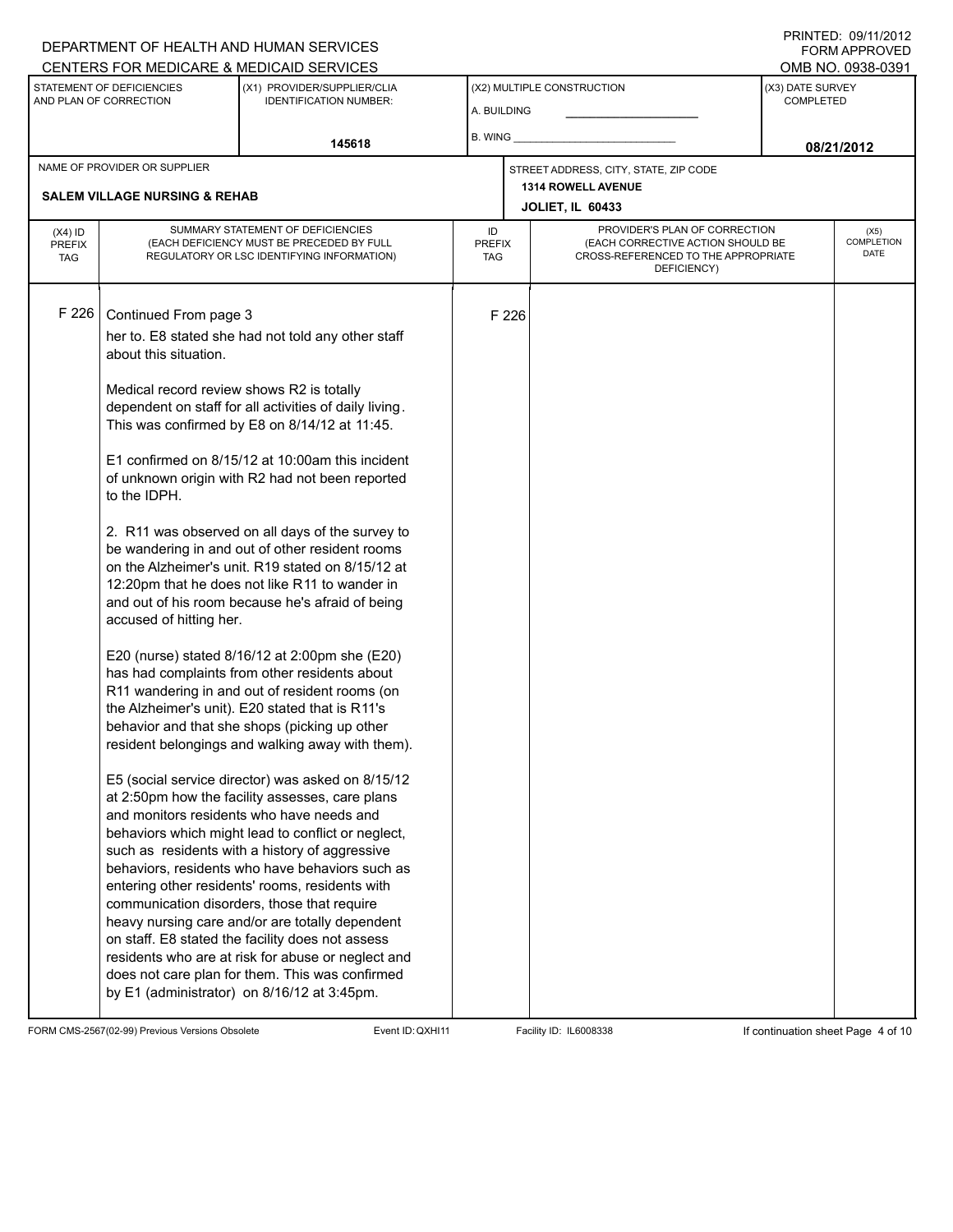## A. BUILDING (X1) PROVIDER/SUPPLIER/CLIA IDENTIFICATION NUMBER: STATEMENT OF DEFICIENCIES AND PLAN OF CORRECTION (X3) DATE SURVEY COMPLETED (X2) MULTIPLE CONSTRUCTION B. WING CENTERS FOR MEDICARE & MEDICAID SERVICES OMB NO. 0938-0391 **145618 08/21/2012 JOLIET, IL 60433** NAME OF PROVIDER OR SUPPLIER STREET ADDRESS, CITY, STATE, ZIP CODE **SALEM VILLAGE NURSING & REHAB 1314 ROWELL AVENUE** PROVIDER'S PLAN OF CORRECTION (EACH CORRECTIVE ACTION SHOULD BE CROSS-REFERENCED TO THE APPROPRIATE DEFICIENCY) (X5) **COMPLETION** DATE ID PREFIX TAG  $(X4)$  ID PREFIX TAG SUMMARY STATEMENT OF DEFICIENCIES (EACH DEFICIENCY MUST BE PRECEDED BY FULL REGULATORY OR LSC IDENTIFYING INFORMATION) F 226 Continued From page 4 F 226 On 8/17/12 at 10:45am, administrative staff (E1) provided survey team with assessments and care plans that identified 12 residents in the facility as high risk for abuse/neglect, Rs 2, 11, 20, 23 and Rs 36 through 43. F 241 SS=E INDIVIDUALITY 483.15(a) DIGNITY AND RESPECT OF The facility must promote care for residents in a manner and in an environment that maintains or enhances each resident's dignity and respect in full recognition of his or her individuality. This REQUIREMENT is not met as evidenced by: F 241 Based on interview and observation the facility failed to: -ensure three female residents (R31, R32 and R34) were provided with appropriate assistance to maintain their grooming in a dignified manner. -provide five incontinent residents (R5, R32, R33, R34 and R35) with incontinent products that do not embarrass them when in public. -provide one resident's meals (R12) in a dignified and timely manner. This is for two residents (R5 and R12) in the sample of 30 and five residents (R31, R32, R33, R34 and R35) in the supplemental sample. Findings include: A group meeting of 11 alert and oriented

FORM CMS-2567(02-99) Previous Versions Obsolete Event ID:QXHI11 Facility ID: IL6008338 If continuation sheet Page 5 of 10

DEPARTMENT OF HEALTH AND HUMAN SERVICES

PRINTED: 09/11/2012 FORM APPROVED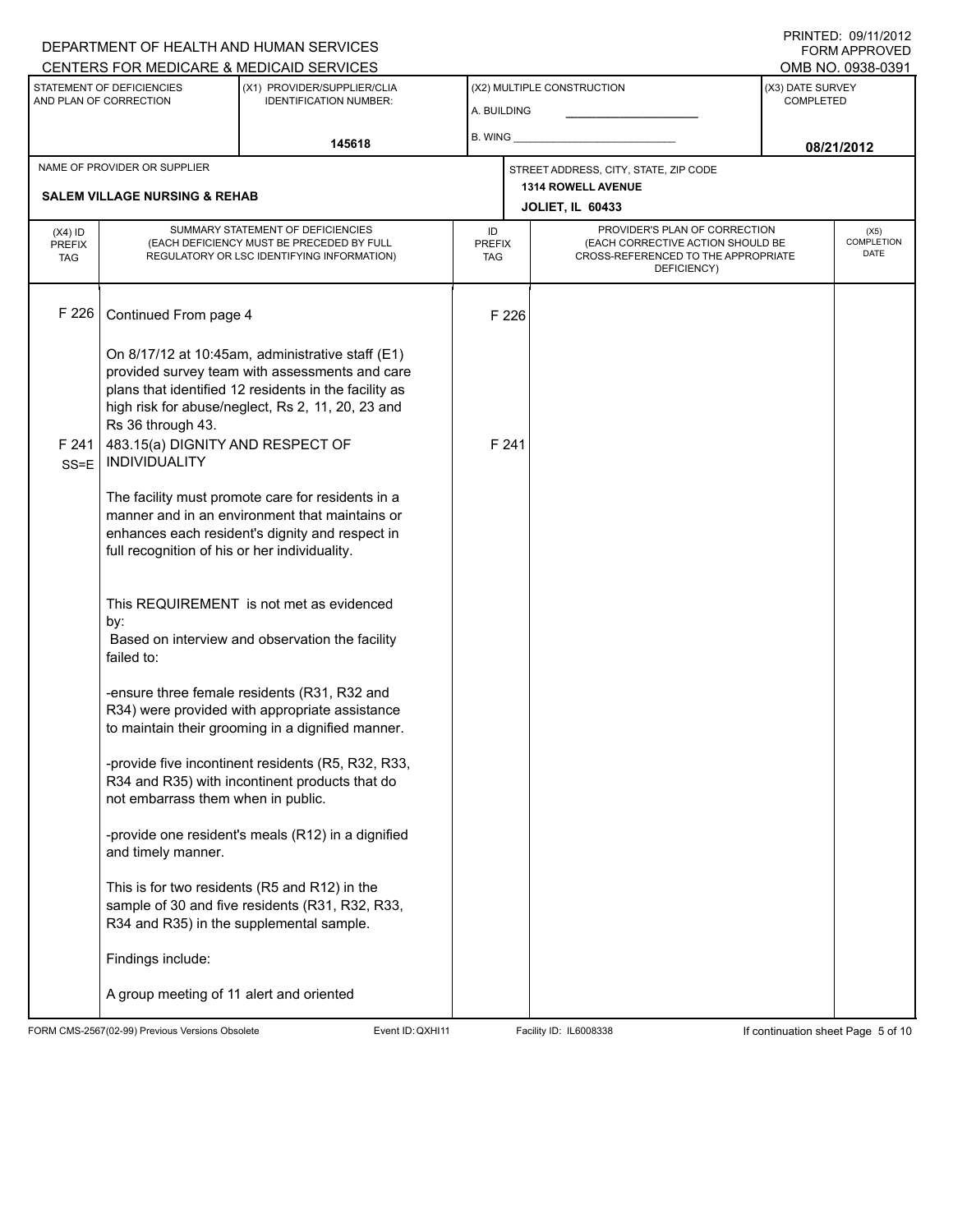## DEPARTMENT OF HEALTH AND HUMAN SERVICES CENTERS FOR MEDICARE & MEDICAID SERVICES

PRINTED: 09/11/2012 FORM APPROVED

| <u>CENTERS FOR MEDICARE &amp; MEDICAID SERVICES</u> |                                                                                                                                                                                                                                                                                                                                                                                                                                                                                                                                                                                                                                                                                                                                                                                                                                                                                                                                                                                                                                                                                                                                                                                                                                                                                                                                                                                                                                                                                                                                                                                                                                                                                                                                                                                                                                                                                                            |                                                              |                                           |       |                                               |                                                                                                           | OMB NO. 0938-0391 |
|-----------------------------------------------------|------------------------------------------------------------------------------------------------------------------------------------------------------------------------------------------------------------------------------------------------------------------------------------------------------------------------------------------------------------------------------------------------------------------------------------------------------------------------------------------------------------------------------------------------------------------------------------------------------------------------------------------------------------------------------------------------------------------------------------------------------------------------------------------------------------------------------------------------------------------------------------------------------------------------------------------------------------------------------------------------------------------------------------------------------------------------------------------------------------------------------------------------------------------------------------------------------------------------------------------------------------------------------------------------------------------------------------------------------------------------------------------------------------------------------------------------------------------------------------------------------------------------------------------------------------------------------------------------------------------------------------------------------------------------------------------------------------------------------------------------------------------------------------------------------------------------------------------------------------------------------------------------------------|--------------------------------------------------------------|-------------------------------------------|-------|-----------------------------------------------|-----------------------------------------------------------------------------------------------------------|-------------------|
| STATEMENT OF DEFICIENCIES<br>AND PLAN OF CORRECTION |                                                                                                                                                                                                                                                                                                                                                                                                                                                                                                                                                                                                                                                                                                                                                                                                                                                                                                                                                                                                                                                                                                                                                                                                                                                                                                                                                                                                                                                                                                                                                                                                                                                                                                                                                                                                                                                                                                            | (X1) PROVIDER/SUPPLIER/CLIA<br><b>IDENTIFICATION NUMBER:</b> | (X2) MULTIPLE CONSTRUCTION<br>A. BUILDING |       |                                               | (X3) DATE SURVEY<br><b>COMPLETED</b>                                                                      |                   |
|                                                     |                                                                                                                                                                                                                                                                                                                                                                                                                                                                                                                                                                                                                                                                                                                                                                                                                                                                                                                                                                                                                                                                                                                                                                                                                                                                                                                                                                                                                                                                                                                                                                                                                                                                                                                                                                                                                                                                                                            | 145618                                                       | <b>B. WING</b>                            |       |                                               | 08/21/2012                                                                                                |                   |
| NAME OF PROVIDER OR SUPPLIER                        |                                                                                                                                                                                                                                                                                                                                                                                                                                                                                                                                                                                                                                                                                                                                                                                                                                                                                                                                                                                                                                                                                                                                                                                                                                                                                                                                                                                                                                                                                                                                                                                                                                                                                                                                                                                                                                                                                                            |                                                              |                                           |       | STREET ADDRESS, CITY, STATE, ZIP CODE         |                                                                                                           |                   |
| <b>SALEM VILLAGE NURSING &amp; REHAB</b>            |                                                                                                                                                                                                                                                                                                                                                                                                                                                                                                                                                                                                                                                                                                                                                                                                                                                                                                                                                                                                                                                                                                                                                                                                                                                                                                                                                                                                                                                                                                                                                                                                                                                                                                                                                                                                                                                                                                            |                                                              |                                           |       | 1314 ROWELL AVENUE<br><b>JOLIET, IL 60433</b> |                                                                                                           |                   |
| $(X4)$ ID<br><b>PREFIX</b><br><b>TAG</b>            |                                                                                                                                                                                                                                                                                                                                                                                                                                                                                                                                                                                                                                                                                                                                                                                                                                                                                                                                                                                                                                                                                                                                                                                                                                                                                                                                                                                                                                                                                                                                                                                                                                                                                                                                                                                                                                                                                                            |                                                              | ID<br><b>PREFIX</b><br><b>TAG</b>         |       | DEFICIENCY)                                   | PROVIDER'S PLAN OF CORRECTION<br>(EACH CORRECTIVE ACTION SHOULD BE<br>CROSS-REFERENCED TO THE APPROPRIATE |                   |
| F 241                                               | SUMMARY STATEMENT OF DEFICIENCIES<br>(EACH DEFICIENCY MUST BE PRECEDED BY FULL<br>REGULATORY OR LSC IDENTIFYING INFORMATION)<br>Continued From page 5<br>residents was conducted on 8/15/2012 at 2 PM in<br>the first floor dinning room. Three female<br>residents (R31, R32 and R34) stated staff<br>prevented them from removing their facial hair by<br>taking her razor away. R32 and R34 voiced they<br>did not want to have facial hair but staff do not<br>assist them in removing it. R31 complained it<br>was un-becoming for a woman to have to present<br>in this manner. R32 expressed concerns there<br>was not enough staff to assist female residents in<br>shaving facial hair.<br>R31, R32 and R34 were observed to have facial<br>hair.<br>Also at the 8/15/2012 group meeting, R5, R31,<br>R32, R33, R35 and R34 complained about the<br>adult incontinent diapers and pads: R31 and R35<br>reported concerns staff were stealing their<br>personal "diapers". R5, R32, R33, R34 and<br>R35 also complained they feel uncomfortable<br>being wet and dirty in a cloth adult incontinent<br>pad. R5, R32, R33, R34 and R35 expressed<br>embarrassment that being incontinent in a cloth<br>adult incontinent pad allowed their clothing to get<br>wet in public.<br>During the noon meal on 8/14/2012, R12 was<br>observed sitting at a back table waiting for his<br>meal to be served. R12 was moaning loudly and<br>crying out. When asked, R12 stated he wanted<br>his tray and he was hungry. A certified nurse aide<br>(CNA) standing near by reported R12 had to wait<br>because he was sitting at a back table which was<br>served last by staff. This CNA also said that R12<br>usually wanted to eat as soon as he (R12) saw<br>the trays being served, and described R12 having<br>a good appetite. When asked why R12 could not<br>be served him tray sooner, E12 (the unit |                                                              |                                           | F 241 |                                               |                                                                                                           |                   |

FORM CMS-2567(02-99) Previous Versions Obsolete Event ID: QXHI11 Facility ID: IL6008338 If continuation sheet Page 6 of 10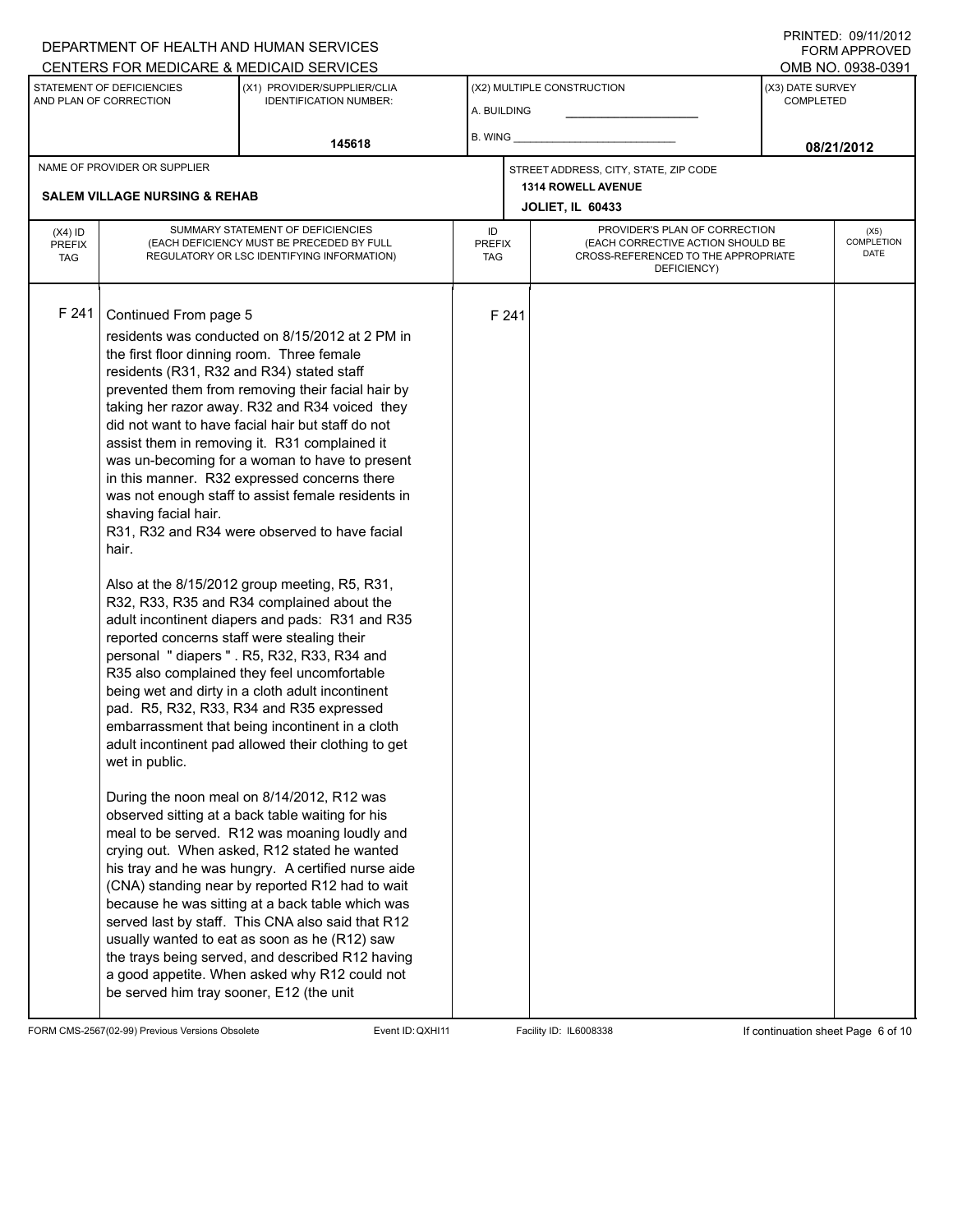#### A. BUILDING (X1) PROVIDER/SUPPLIER/CLIA IDENTIFICATION NUMBER: STATEMENT OF DEFICIENCIES AND PLAN OF CORRECTION (X3) DATE SURVEY COMPLETED FORM APPROVED (X2) MULTIPLE CONSTRUCTION B. WING DEPARTMENT OF HEALTH AND HUMAN SERVICES CENTERS FOR MEDICARE & MEDICAID SERVICES **And CENTERS FOR MEDICAL ACCESS** OMB NO. 0938-0391 **145618 08/21/2012 JOLIET, IL 60433** NAME OF PROVIDER OR SUPPLIER STREET ADDRESS, CITY, STATE, ZIP CODE **SALEM VILLAGE NURSING & REHAB 1314 ROWELL AVENUE** PROVIDER'S PLAN OF CORRECTION (EACH CORRECTIVE ACTION SHOULD BE CROSS-REFERENCED TO THE APPROPRIATE DEFICIENCY) (X5) **COMPLETION** DATE ID PREFIX TAG (X4) ID PREFIX TAG SUMMARY STATEMENT OF DEFICIENCIES (EACH DEFICIENCY MUST BE PRECEDED BY FULL REGULATORY OR LSC IDENTIFYING INFORMATION) F 241 Continued From page 6 F 241 manager) gave no answer. During the Daily Status Meeting with facility administrative staff on 8/16/12 at 11:10am, E1 (administrator) was informed of the above concerns. E1 said the facility only lets her provide cloth " diapers " to residents. When asked, E1 did not identify any other incontinent product being provided to the residents that would allow them to be clean, dry and comfortable while in public. E1 and staff did not provide any evidence to support that staff shave the above females as needed. Also, E1 did not provide any evidence that staff tried to enhance R12's dinning experience by ensuring he did not have to wait and watch other residents eating and being served prior to receiving his meal. F 309 SS=D 483.25 PROVIDE CARE/SERVICES FOR HIGHEST WELL BEING Each resident must receive and the facility must provide the necessary care and services to attain or maintain the highest practicable physical, mental, and psychosocial well-being, in accordance with the comprehensive assessment and plan of care. This REQUIREMENT is not met as evidenced by: F 309 Based on observation, record review and interview the facility failed to develop and implement interventions to address medical emergency procedures, waste management and fluid restrictions for one of two (R16) residents in the sample who are receiving hemodialysis outside of the facility.

FORM CMS-2567(02-99) Previous Versions Obsolete Event ID:QXHI11 Facility ID: IL6008338 If continuation sheet Page 7 of 10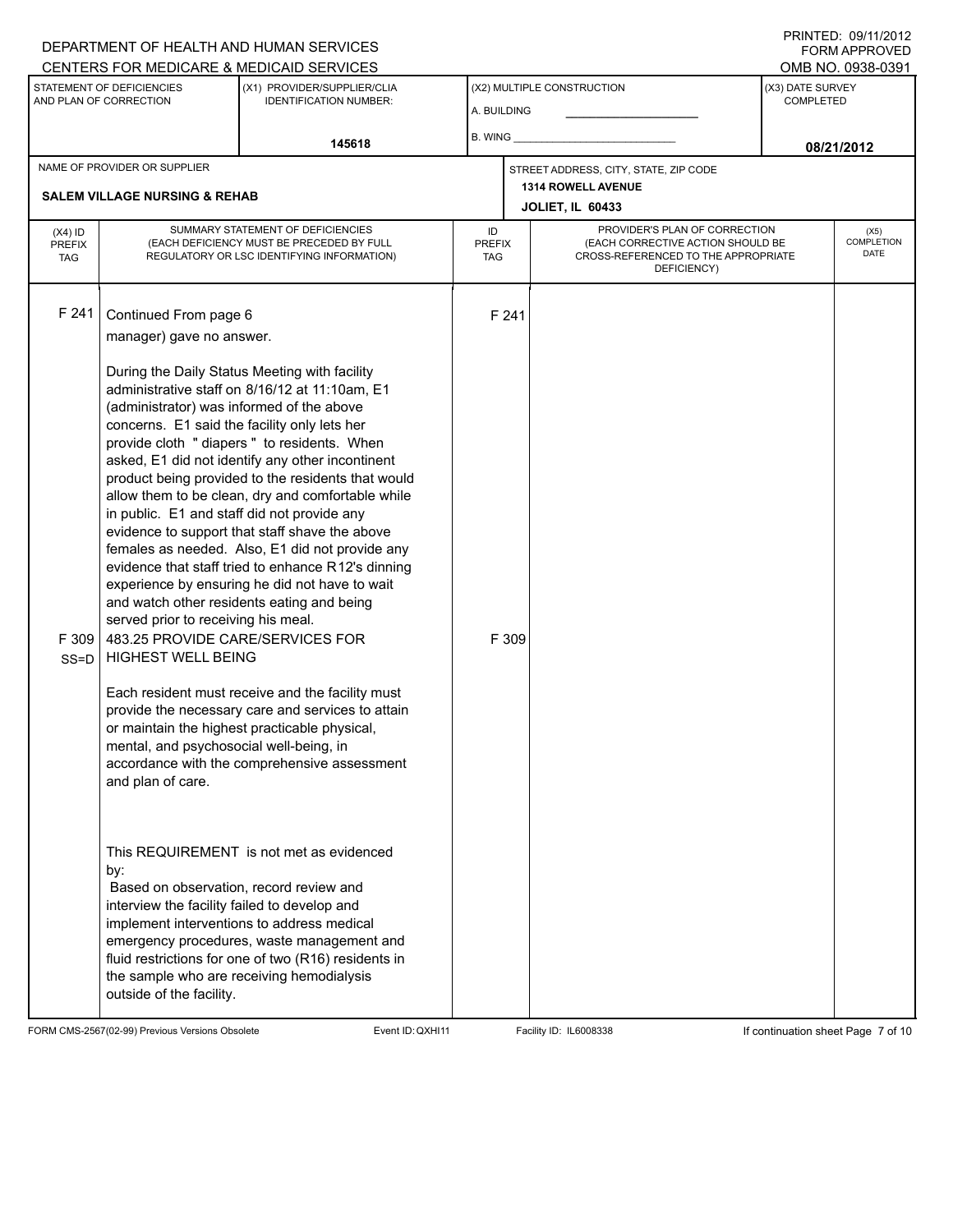#### A. BUILDING (X1) PROVIDER/SUPPLIER/CLIA IDENTIFICATION NUMBER: STATEMENT OF DEFICIENCIES AND PLAN OF CORRECTION (X3) DATE SURVEY COMPLETED FORM APPROVED (X2) MULTIPLE CONSTRUCTION B. WING DEPARTMENT OF HEALTH AND HUMAN SERVICES CENTERS FOR MEDICARE & MEDICAID SERVICES **And CENTERS FOR MEDICAL ACCESS** OMB NO. 0938-0391 **145618 08/21/2012 JOLIET, IL 60433** NAME OF PROVIDER OR SUPPLIER STREET ADDRESS, CITY, STATE, ZIP CODE **SALEM VILLAGE NURSING & REHAB 1314 ROWELL AVENUE** PROVIDER'S PLAN OF CORRECTION (EACH CORRECTIVE ACTION SHOULD BE CROSS-REFERENCED TO THE APPROPRIATE DEFICIENCY) (X5) **COMPLETION** DATE ID PREFIX TAG  $(X4)$  ID PREFIX TAG SUMMARY STATEMENT OF DEFICIENCIES (EACH DEFICIENCY MUST BE PRECEDED BY FULL REGULATORY OR LSC IDENTIFYING INFORMATION) F 309 Continued From page 7 F 309 Findings include: R16's admission record indicated he was admitted to the facility on 5/9/12 and he is receiving hemodialysis three times a week. R1's 5/17/12 care plan for renal failure had no interventions to address what emergency procedure the staff should follow for the prevention of hemorrhaging from the shunt site. R16's 5/17/12 care plan interventions for renal failure also did not address what interventions to follow to plan his fluid restriction. On 8/15/12 at 2:00 pm the care plan coordinator stated the dietary department has their plan and nurses are supposed to document fluid intake on Medication Administration Record (MAR). On 8/15/12 at 3:15 pm E16, Nurse on 3rd floor verified the MAR from 7/15/12 to 8/14/12 was blank. The nurse also could explain their understanding of medical emergency and waste management. E16 stated R16 is not compliant with fluid intake, he consumes fluids when he goes off unit unnoticed by staff. No dietary fluid plan was available for R16. The care plan also did not include interventions to check for the patency of shunt. R16, during the survey (8/14 - 8/17/12) left the unit independently, to visit 1st floor. On 8/14/12 at 12:10 pm R1 was notice buying carbonated beverages the vending machine, unnoticed by staff. F 312 483.25(a)(3) ADL CARE PROVIDED FOR SS=E DEPENDENT RESIDENTS A resident who is unable to carry out activities of daily living receives the necessary services to maintain good nutrition, grooming, and personal and oral hygiene. F 312

FORM CMS-2567(02-99) Previous Versions Obsolete Event ID:QXHI11 Facility ID: IL6008338 If continuation sheet Page 8 of 10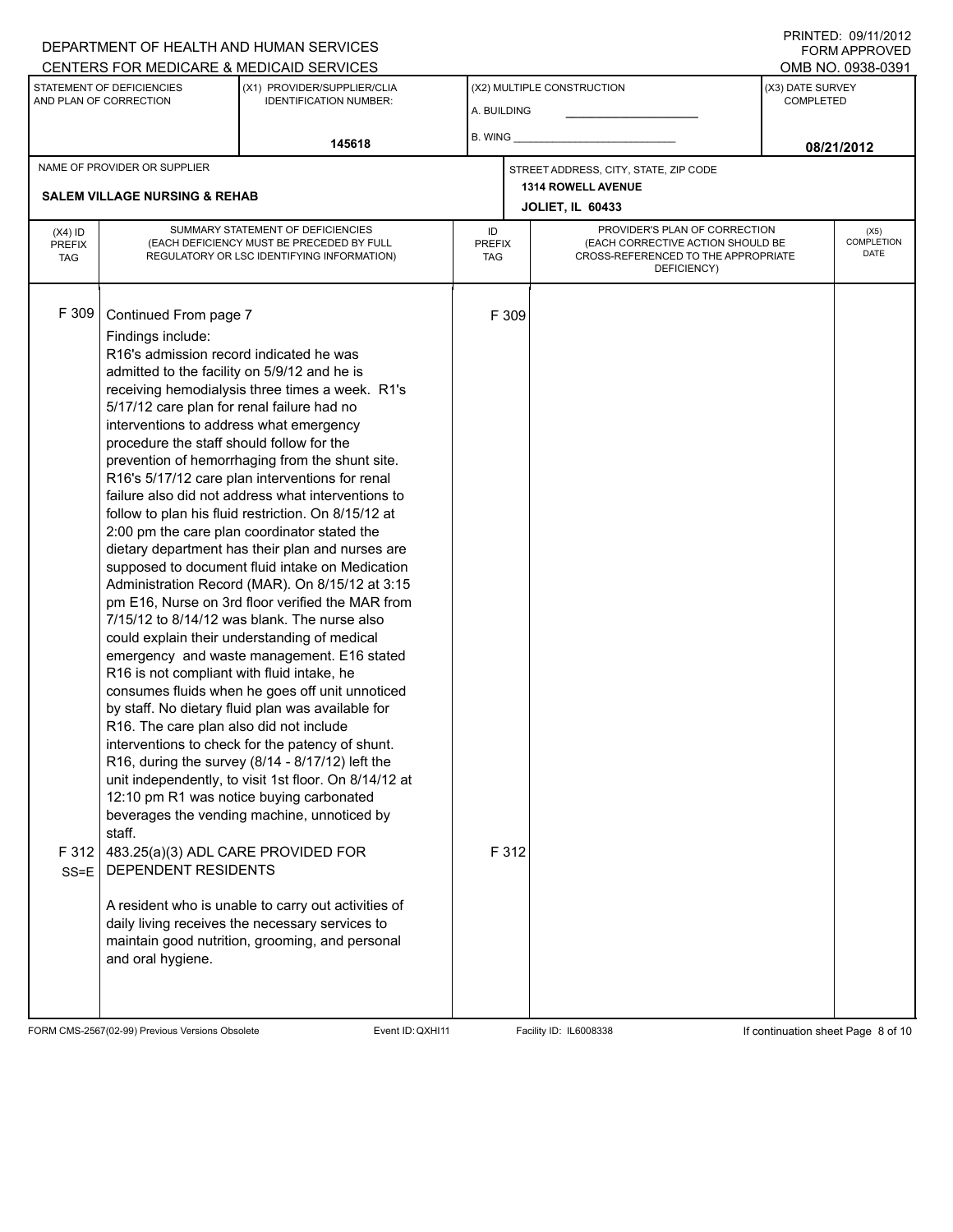### A. BUILDING (X1) PROVIDER/SUPPLIER/CLIA IDENTIFICATION NUMBER: STATEMENT OF DEFICIENCIES AND PLAN OF CORRECTION (X3) DATE SURVEY COMPLETED FORM APPROVED (X2) MULTIPLE CONSTRUCTION B. WING CENTERS FOR MEDICARE & MEDICAID SERVICES **And CENTERS FOR MEDICAL ACCESS** OMB NO. 0938-0391 **145618 08/21/2012 JOLIET, IL 60433** NAME OF PROVIDER OR SUPPLIER STREET ADDRESS, CITY, STATE, ZIP CODE **SALEM VILLAGE NURSING & REHAB 1314 ROWELL AVENUE** PROVIDER'S PLAN OF CORRECTION (EACH CORRECTIVE ACTION SHOULD BE CROSS-REFERENCED TO THE APPROPRIATE DEFICIENCY) (X5) **COMPLETION** DATE ID PREFIX TAG  $(X4)$  ID PREFIX TAG SUMMARY STATEMENT OF DEFICIENCIES (EACH DEFICIENCY MUST BE PRECEDED BY FULL REGULATORY OR LSC IDENTIFYING INFORMATION) F 312 Continued From page 8 F 312 This REQUIREMENT is not met as evidenced by: Based on observations and interviews, the facility failed to ensure that 3 residents (R19, R23, R55) were provided with services to maintain their personal hygiene and oral care. This applies for two of 30 residents (R13 and R23) in the sample of 30 residents and one resident (R55) in the supplemental sample. Findings include: -During the initial tour of the Alzheimer unit on 8/14/2012 at 10:10am, R23 was observed sitting in his wheel chair with food debris in the front of his clothing and lap in addition to a wet spot on his pants. R23 was in clear view of direct care staff but was not provided with the assistance he required to maintain good personal hygiene. When asked about R23's personal hygiene, E21 (unit nursing manager) on 8/14/12 at 10:30am, described R23 as needing assistance to maintain his grooming. E21 instructed two nurses aides to change R23 and was observed to be soaked with urine, in addition to his wheelchair pad being soaked. -During the noon meal on 8/15/2012, R55 was observed to be in the dining room with long, dirty nails. When asked, staff reported R55 needed assistance to clean under his nails. -On 8/16/2012, R13 was observed in an adult reclining chair in the 5th floor day room, during morning activities. R13 needed oral care because of the food debris which coated her (R13 ' s)

FORM CMS-2567(02-99) Previous Versions Obsolete Event ID:QXHI11 Facility ID: IL6008338 If continuation sheet Page 9 of 10

DEPARTMENT OF HEALTH AND HUMAN SERVICES